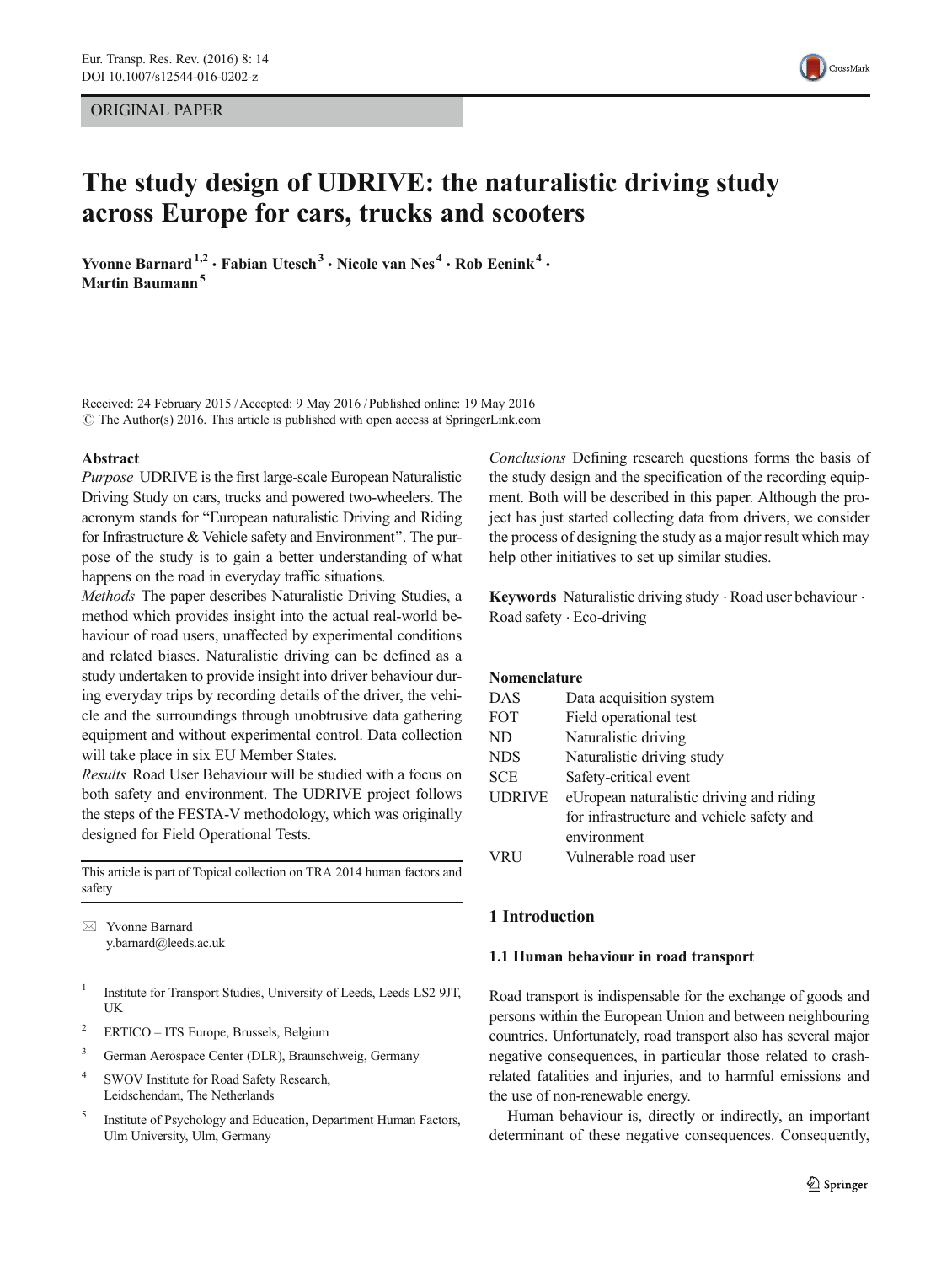an in-depth understanding of road user behaviour is needed to identify the main causes of, and the most promising approaches to mitigate the negative consequences. For example, how do road users behave in different conditions; how and when do normal traffic conditions or ordinary behaviour evolve into critical events or (near-)crashes; which factors affect driving style and related vehicle emissions, etc.?

Although there is a wealth of research on driver behaviour obtained in laboratory and simulator studies, there is a lack of understanding of what happens on the road in everyday traffic situations. Naturalistic Driving Studies (NDS) are a method to provide insight into the actual real-world behaviour of road users, unaffected by experimental conditions and related biases.

### 1.2 Naturalistic driving

A NDS can be defined as a study undertaken to provide insight into driver behaviour during everyday trips by observing in detail the driver, the vehicle and the surroundings through unobtrusive data gathering equipment and without experimental control [\[1](#page-8-0)]. Typically, in an NDS vehicles - passenger cars, trucks or scooters - are equipped with several small cameras and sensors. For several months to several years, these devices inconspicuously record vehicle manoeuvres (such as speed, acceleration/deceleration, direction), driver behaviour (such as eye, head and hand movements), and external conditions (such as road, traffic and weather characteristics). Thus, the ND approach allows us to observe and analyse the interrelationship between driver, vehicle, road and other traffic participants in ordinary situations, in conflict situations and, more rarely, in some actual crashes. This type of information is necessary for identifying new and promising measures, not only for reducing road transport casualties, but also for reducing the environmental impact of road transport.

Traditionally, road user behaviour research has been using driving simulators, instrumented vehicles, self-reports, analyses of crash statistics, and increasingly also in-depth crash investigation. These methods have greatly contributed to the understanding of road user behaviour. However, they also have several limitations. For example, results from driving simulator studies cannot always be easily transferred to real traffic situations, since both the traffic environment and the vehicle characteristics are only approximations of reality. This is especially true in the simpler and static-based simulators. In instrumented vehicle studies subjects drive in real traffic but in a special, highly equipped vehicle with, usually, an experimenter on-board. This makes subjects aware of the fact that they participate in an experiment which may affect their driving behaviour. The results of self-reports may be biased by socially desirable responses as well as by perceptual and memory limitations.

Compared to these traditional road safety research methods NDS has many important advantages. NDS also offers much wider perspectives in understanding normal traffic behaviour in normal everyday traffic situations. Participants are not involved in an experiment; there is no observer present, there are no experimental interventions or aims that participants can guess and act for. Furthermore, there is the possibility to observe conflicts, near-crashes or possibly even actual crashes without the potential biases of post-hoc reports. As such a NDS can contribute to clarifying the prevalence of, for example, fatigue and distraction among drivers/riders and the related crash risk; the interaction between road and traffic conditions and road user behaviour; to understanding the interaction between drivers/riders and vulnerable road users; to specifying the relationship between driving style and vehicle emissions and fuel consumption; and many other aspects of traffic participation that are difficult to study by means of traditional research.

### 1.3 Experiences with NDS

NDS is a fairly new research method that was developed in the late nineties of the previous century and that has been developed and refined continuously since. The method has become technically possible because of the tremendous developments in information and communication technologies, improvements in storage capacities, data-mining, image processing, low-cost camera technology, etc. in the last couple of decades.

The first major NDS was conducted in the USA by Dingus et al. [\[2\]](#page-8-0)) who instrumented the cars of one hundred drivers who commuted on a regular basis in the Northern Virginia Washington D.C. metropolitan area. They gathered data over a 12-month period and during this time the vehicles were driven over 3,000,000 km with a total of 43,000 h of exposure involving 67 (mostly minor) crashes and 761 near-crashes. All vehicles were instrumented with a Data Acquisition System (DAS) engineered by Virginia Tech Transportation Institute (VTTI).

The large-scale follow-up study is part of the second Strategic Highway Research Program (SHRP2: [www.](http://www.shrp2nds.us) [shrp2nds.us](http://www.shrp2nds.us); [[3](#page-8-0), [4\]](#page-8-0)). Data acquisition is finished, and the SHRP2 database ([https://insight.shrp2nds.us/\)](https://insight.shrp2nds.us/) contains 2 petabytes of data from 5.4 million trips taken by 3147 volunteer drivers for between 4 and 24 months each—nearly 50 million miles of driving.

In Europe also there have been various, smaller-scale and more focused NDS that included ND methodologies. Several projects funded by the European Commission are:

PROLOGUE: aimed to assess the feasibility and usefulness of a large-scale NDS in Europe and to formulate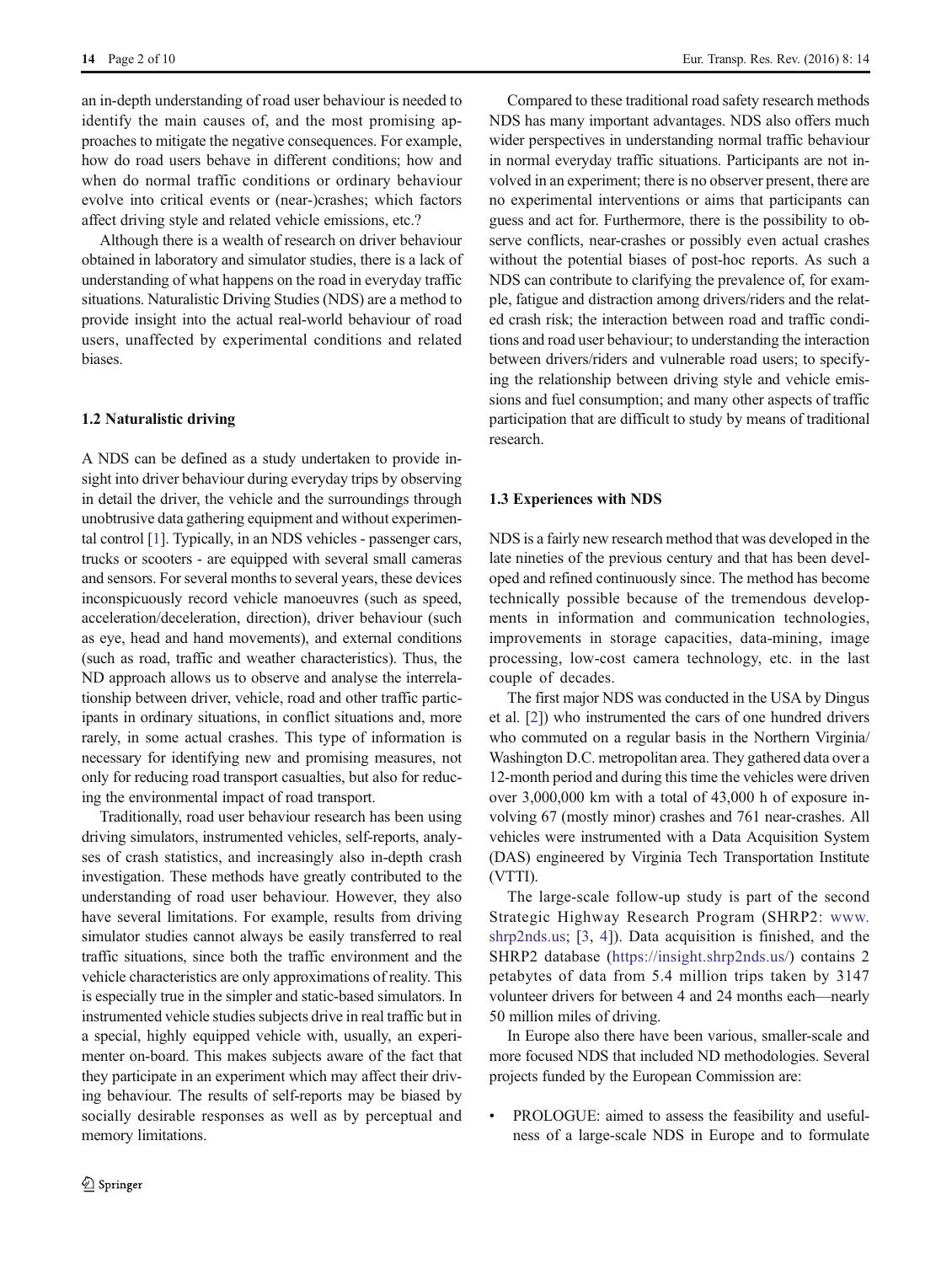- INTERACTION: aimed at a better understanding of driver interactions with in-vehicle technologies (interactionfp7.eu).
- & 2BeSafe: focusing on the behaviour and safety of powered two-wheelers ([www.2besafe.eu;](http://www.2besafe.eu) [\[6\]](#page-8-0)).
- DaCoTA: assessing the usefulness of the ND method for gathering large-scale, representative information about safety performance indicators and exposure in the different EU Member States [\(www.dacota-project.eu;](http://www.dacota-project.eu) [\[7](#page-8-0)]).
- SeMiFOT: aimed at implementing and developing the Naturalistic Field Operational Test (N-FOT) method to understand crash causation and the effects of new safety systems [\[8](#page-8-0)].
- Large Field Operational Tests such as euroFOT (studying the use of Advanced Driver Support Systems, [www.](http://www.eurofot-ip.eu) [eurofot-ip.eu](http://www.eurofot-ip.eu)) and TeleFOT (studying the use of nomadic devices, [www.telefot.eu\)](http://www.telefot.eu) used NDS methods to investigate the behaviour of drivers while driving with new intelligent transport systems. While NDS tend to focus on crash-explanatory factors, Field Operational Tests generally focus on evaluation of systems or functions, however, the data collected in both types of studies can be used for many alternative purposes, such as analysis of Environment, Efficiency and Mobility impacts.

Also in other countries NDS have been performed or are ongoing, such as in Japan [[9](#page-8-0)] and Australia [\(http://www.ands.](http://www.ands.unsw.edu.au/) [unsw.edu.au/\)](http://www.ands.unsw.edu.au/) [[10](#page-9-0)].

In 2012 the European Commission decided to fund the first large scale European Naturalistic Driving Study: the UDRIVE project ([www.udrive.eu\)](http://www.udrive.eu). The acronym stands for "eUropean naturalistic Driving and Riding for Infrastructure and Vehicle safety and Environment". UDRIVE's objectives are two-fold: to identify well-founded and tailored measures to improve road safety, and to identify approaches for reducing harmful emissions and fuel consumption in order to make road traffic more sustainable.

In this paper we will first provide some more details on the project. Next we will describe the methodology the project followed to design this complex study. The process of defining research questions, and the results will be discussed. The research questions form the basis of the study design, and of the specification of the recording equipment. Both will be described. An outline will be given of how the study will be conducted at seven different European Operation sites. Finally, it will be explained how the data gathered in the project will be used, and what impact is to be expected. Although the project has just started collecting data from drivers, we consider the design of the study a major result which may help other initiatives to set up similar studies.

# 2 The UDRIVE project

The scientific and technical aims of UDRIVE are describing and quantifying road user behaviour in different European regions, in regular conditions and (near-)crashes, and providing a quantified estimate of the risk of particular safety-critical behaviours, focussing especially on the prevalence and effects of driver states, such as distraction and inattention, and the interactions between drivers/riders and high risk groups like pedestrians and cyclists. In addition, it aims at describing and quantifying road user behaviour in relation to emission levels and fuel consumption, focussing in particular on the effects of driving style, road and road network characteristics, and traffic conditions such as congestion, impaired visibility or adverse weather. The UDRIVE project does not only investigate the behaviour of drivers of passenger cars, but also that of truck drivers and scooter riders.

UDRIVE aims to provide recommendations for safety and sustainability measures related to regulation, enforcement, driver awareness, driver training, and road design. The UDRIVE results may lead to improved driver behaviour models and risk functions which can be used in traffic simulations. The project aims to making the traffic system safer and more sustainable, and identifying new approaches, measures and tools. Main results from the project will be the definition of measurable safety and environmental performance indicators for monitoring developments over time, the improvement of existing models of driver behaviour to be used for e.g. predicting effects of safety and environmental measures, and traffic flow simulations, and applications in commercial transport, including driver support systems and targeted training for safer and more fuel efficient driving. Finally UDRIVE will demonstrate how ND data can be used for commercial purposes, including safety and sustainability applications, behaviour based programmes and business models for future data collection.

The project is a 57 months large-scale integrating project, funded under the 7th EU Framework Programme. It started in 2012 and will end in 2017. Project partners are the SWOV (coordinator), BASt, CDV, CEESAR, CIDAUT, DLR, ERTICO, FIA, IBDIM, IFSTTAR, KFV, LAB, RENAULT, Loughborough University, Or Yarok, SAFER, TU Chemnitz, TNO, University of Leeds, VOLVO. More information may be found at the project website: [http://www.udrive.eu/](http://www.udrive.eu).

# 3 Methodology

The methodology to plan, design and conduct the NDS, and to analyse the results, is derived from the FESTA methodology for conducting Field Operational Tests (FOT) ([\[11\]](#page-9-0); FESTA, [\[12](#page-9-0)]). It was developed in the European FESTA project (Field opErational teSt supporT Action) by a consortium of a large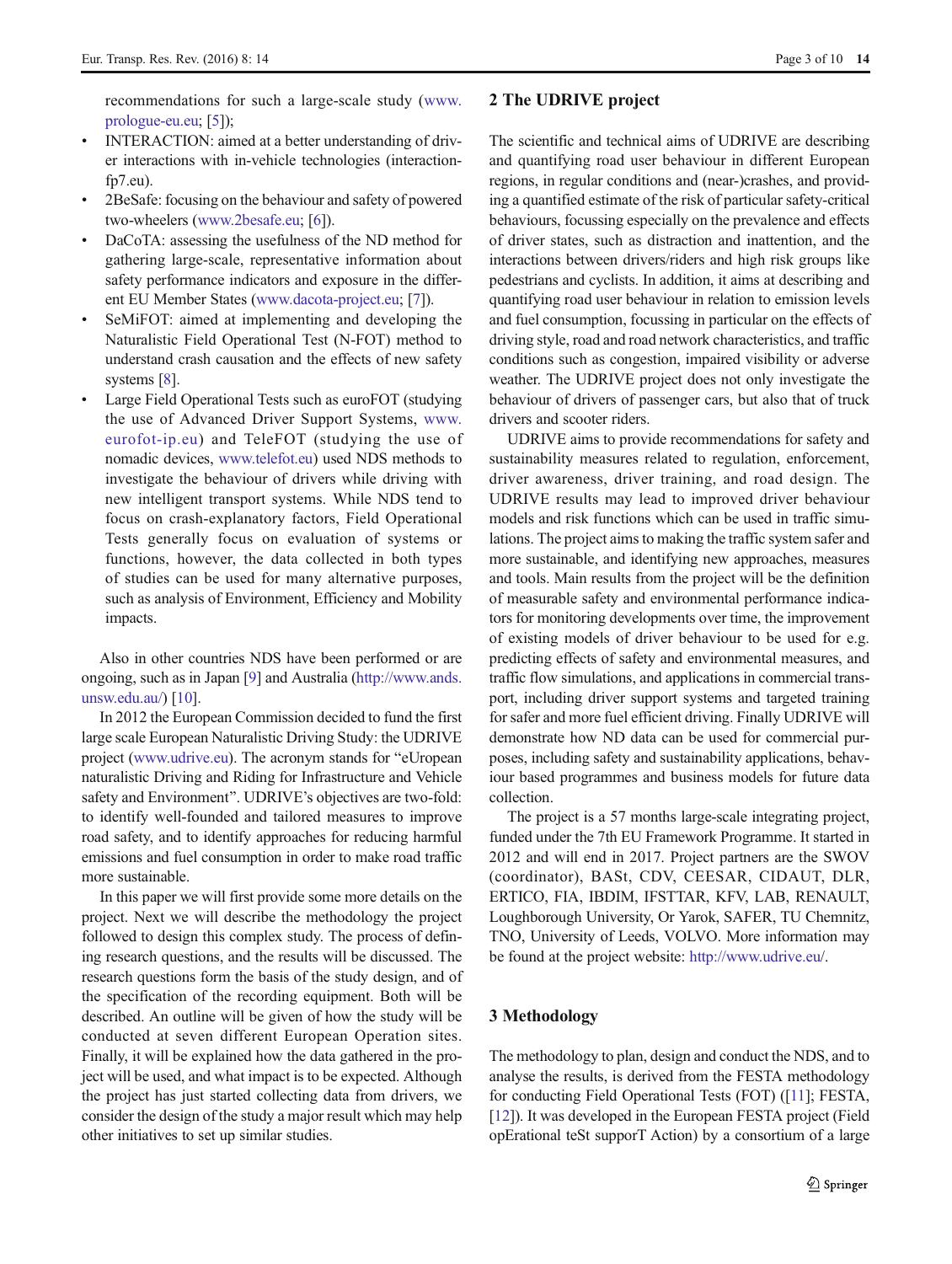number of partners, both industrial and academic. The methodology is currently maintained by the European Support Action FOT-Net ([www.fot-net.eu](http://www.fot-net.eu)), and has been revised several times. NDS are now included in this methodology. NDS and FOTs may be seen as different methods because the study design is different (participant selection, experimental conditions, vehicle sample etc.), and the research questions and hypotheses are different. In particular, the main difference relates to the degree of experimental control in the study. However, there is also substantial overlap, especially in the structured approach to develop the study, and the tools and analysis methods used. Between the FOT and the NDS lies the Naturalistic FOT. This last one uses observation in a natural setting, typically to evaluate the relationship between driver-, vehicle-, or environment factors and crash risk, driving behaviour, and the effectiveness of countermeasures [[8](#page-8-0)].

In Fig. 1 the FESTA methodology is summarised, and the steps relevant for NDS encircled. The methodology is described in detail in the FESTA handbook (FESTA, [\[12\]](#page-9-0)). The methodology consists of a process which systematically details the steps to be taken to set up the test (the left-hand side of the V), the actual data acquisition (the bottom of the V), and the analysis of the data and evaluation and interpretation of the results (the right-hand side of the V). The first part of the methodology to define the study follows a systematic research oriented approach. For Field Operational Tests the process starts with defining functions and systems to be investigated (for example, a forward collision warning), the use cases have to be defined, specific events in which a system is expected to behave according to the specified function, for example, car following. For Naturalistic Driving studies, this is not relevant, so the methodology starts with the next step: the definition of research questions and hypotheses. Defining research questions is a major step; below we will describe how this step was taken in UDRIVE. The study is then designed in detail and performance indicators are selected. Performance indicators are quantitative or qualitative indicators, monitored at regular or irregular intervals, and can be compared to one or more criteria (for example acceleration). The next step determines which specific measures and sensors to use. When the whole test is defined, the actual data acquisition can take place. Data will be stored in a database and analysed. Analysis leads to evaluation of whether the research questions have been answered. In a FOT the next steps concern evaluating the functioning of the systems and answering the question of what the impact would be if the system were fully deployed in a large proportion of vehicles. Naturalistic driving studies have a different aim, and therefore these steps are not relevant. However, NDS also have scaling up activities, such as the aggregation of results, and the analysis of the implications of these results. For example, one can use findings to identify new and more efficient measures and tools to improve safety and sustainability of road transport. Another impact area is to demonstrate how naturalistic driving can be used in the industrial development of safety and sustainability functions and services.

From the very beginning and throughout the project ethical and legal questions should be addressed, such as the privacy of the participants, responsibilities and data ownership. In NDS participants are observed for a long period by data acquisition systems including video cameras, and data may also be gathered from the environment and other road users. It should be clear that these are not trivial issues. Moreover, in a European context a NDS project has to deal with different regulations and legislation in the member states.



Fig. 1 The FESTA methodology, with the steps relevant for NDS encircled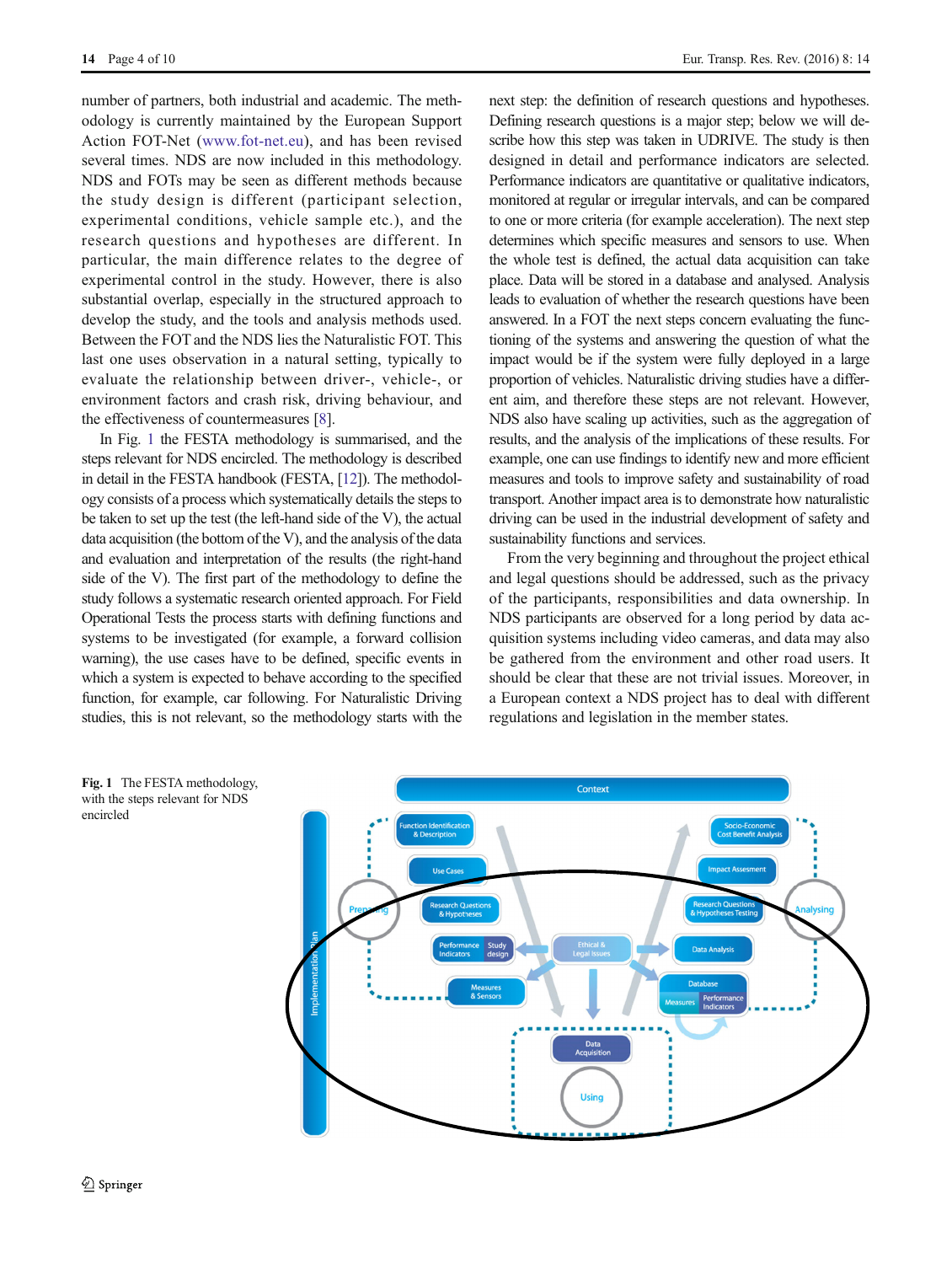In the FESTA methodology, two processes are depicted outside the V. The first is the horizontal Context bar. This includes (see also [[13](#page-9-0)]) the identification of stakeholders, the selection of topics, the dissemination activities, and last but not least the identification of constraints, such as available technologies and budgets. As a NDS is a long, complex and costly project, this part of the methodology is crucial for the success of the project. The FOTIP is depicted in the vertical bar: this is the FOT Implementation Plan, the FESTA handbook provides a wealth of practical details and a checklist to ensure that all necessary steps and actions are taken care of.

The UDRIVE project follows the FESTA methodology and has divided its subprojects (SP) according to (clusters of) FESTA V steps, see Fig. 2. The implementation plan is included in SP1, 2, 3, 4 and 5. Although we mentioned before that impact analysis is not necessarily part of a NDS, UDRIVE has a special SP devoted to this, focussing on the impact of the SP4 results, by generating guidelines and recommendations in some specific areas such as safety and sustainability.

Additional to the classical FESTA V, and indicated by the arrows between SP1 and SP4 and SP5 in Fig. 2, a close link between these SPs was established explicitly from the beginning in order to ensure that the analysis goals lying behind the research questions are clear to the analysts when analysing the data later on, and that known analysis constraints of NDS data are considered already during the development of the research questions.

## 4 Research questions and required data

In UDRIVE, research questions were developed based on a review of existing research activities relevant for traffic safety and eco-driving. A subsample of these questions were selected

Fig. 2 The UDRIVE work programme

for analysis in UDRIVE based on the resources, technical possibilities and data collected. This first comprehensive list of research questions enabled us to derive technical requirements for the data acquisition system, and thus laid the foundation to enable researchers to address further questions even after the end of the project. This list contains 32 questions distributed across the five thematic areas: Crash causation and risk, Everyday driving, Distraction and inattention, Vulnerable road users and Eco-driving. It is outside the scope of this paper to list all these research questions. The same is true for the list of over 100 measures. Instead a short description of each research area including examples and important related measures will be given below.

Crash causation and risk This topic focuses on identifying factors that can cause or contribute to a crash and increase the crash risk. Many potential relevant factors are recorded and their presence in safety-critical events (SCEs) will be compared to baseline events with odds ratios. Extreme peaks in the sensor data, such as unusual hard braking events, quick steering manoeuvres or high longitudinal or lateral accelerations, will be used to identify SCEs. Baseline events will be drawn from data that do not include such events. To accommodate the different needs of the research questions these baseline events will be selected randomly as well as stratified according to predefined criteria in order to have comparable situations with regard to the identified SCEs from all available trips. Risks will be calculated for engaging in secondary tasks, looking away from the road, being drowsy and driving riskily. Additionally this task will look into chains of contributing factors to reveal patterns leading to specific critical events. The analysis will mostly rely on video data. Sensor data will be used to identify relevant episodes for video annotation.

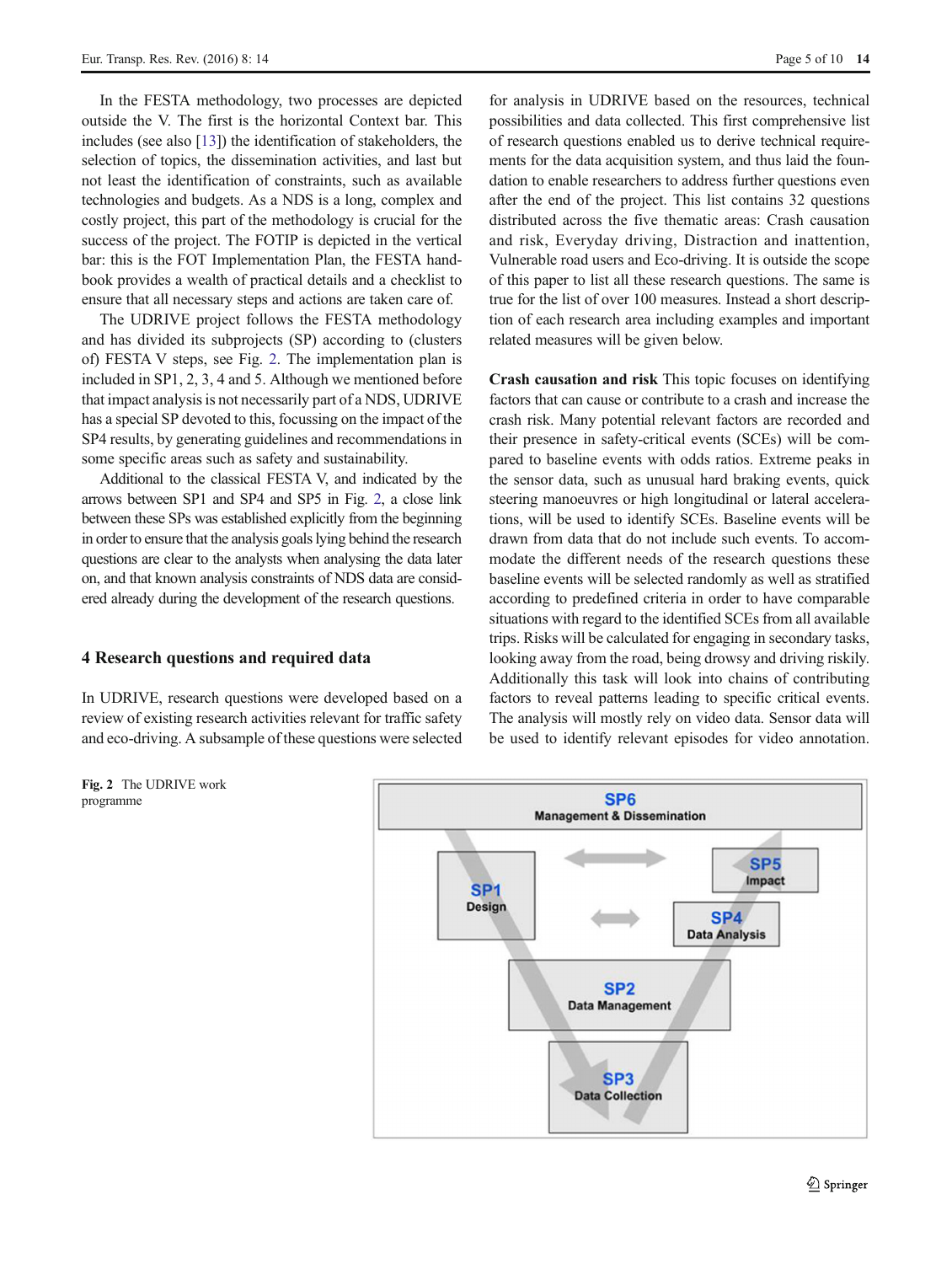Video analysis will then be used to verify whether a candidate event is indeed a critical event. By means of video annotation relevant factors will be extracted that cannot be directly reliably measured yet, such as secondary task performance. Safety-critical and baseline events will be the main data source for answering the research questions. For the selection of relevant events, the activity of the brake pedal, steering wheel, accelerometers as well as information (i.e. distance measures, and warnings) from a smart camera will be used.

Three examples:

- What are the risks of different driver behaviours? Risks of several secondary tasks will be evaluated focusing on visual-manual distracting factors such as operating a phone, tablet, or other devices or objects while driving.
- Is there a difference in driving related risks under different conditions? In UDRIVE data are collected across several European countries. Therefore the risks calculated above will be compared between countries and modalities such as road and vehicle type.
- & How can contributing-factor chain schemas be applied to naturalistic road user data? The aim is to further develop a qualitative coding scheme of factors contributing to a safety-critical event. A method will be developed helping to describe possible causation chains and weighing individual paths that are observed in the naturalistic driving data. Thus important reaction chains may be revealed.

Everyday driving The aim is to gain more insight in what happens on the road on a day to day basis trying to understand who will engage in risky driving behaviour when and where. To achieve this, this research area includes questionnaire data that is acquired in the beginning of the study. Driver characteristics such as age, gender, driving experience, sensation seeking [\[14\]](#page-9-0) and locus of control [\[15\]](#page-9-0) are assessed. Additionally drivers fill in the Driver Behaviour Questionnaire (DBQ; Parker et al. 1995), the Driver Attitude Questionnaire (DAQ; [\[16\]](#page-9-0)) and the Driving Style Questionnaire (DSQ, [\[17](#page-9-0)]). This battery of driver characteristics will be compared to the actual driving behaviour *(i.e. risk taking*) and potential conflicts). Relevant variables of the vehicle include video data identifying situational variables inside the vehicle, for example, whether and how many passengers were present and whether a seatbelt was worn. Additionally using video data, temporal factors (day/night, rush hours) can be identified. The positioning data will be used to identify the environment road type (single carriageway, motorway), road geometry (intersection, link, bend, junction), locality (urban, rural). Drivers' characteristics will be compared with risk managing behaviours such as maintaining a greater safety distance. Data acquired with vehicle- and built-in sensors together with a smart camera will be utilized to derive driving patterns. They allow measuring speeding, time headway and lateral g-force to identify risky manoeuvres.

Three examples:

- To what extent are driver factors associated with risky behaviour? The aim is to gain more insight in who engages in risky behaviour, and the relation between driver characteristics and speed choice, curve negotiation and car following behaviour.
- To what extent are environmental factors associated with risky behaviour? More information will be gathered on who drives on what types of road, and what environmental and infrastructural characteristics influence driver behaviour.
- To what extent are seatbelts used? Here driver characteristics, environmental factors and trip characteristics (short/ long, presence of passengers) will be compared to actual seatbelt use.

Distraction and inattention From existing research we know that especially secondary tasks diminish drivers' ability to control the vehicle safely. Thus a research area was dedicated to looking into attention selection mechanisms and the willingness of drivers to engage in secondary tasks. This area aims to understand why drivers are distracted and how they adapt when distracted. Video data will be used assessing the situation in front of the driver as well as identifying safety-critical events. A close view of the driver face is needed to see the gaze direction and a view inside the vehicle to identify whether and which secondary tasks are performed. A smart camera measures the distance to potential crash objects and pedal positions, vehicle speed, longitudinal and lateral accelerometers will be used to identify driver reactions such as avoidance manoeuvres. Positioning data will be used to determine road type and other environmental variables.

Three examples:

- & Which perceptual cues reliably capture attention and trigger avoidance manoeuvres in SCEs? Sudden onsets or optical expansion of objects capture visual attention (e.g. [\[18\]](#page-9-0)). The aim is to better understand how these factors work in a driving scenario. Externally triggered glances will be identified and it will be determined whether they were beneficial or detrimental to the driving task.
- Why do the reactive attention capture mechanisms, identified above, sometimes fail and lead to crashes? As a companion question to the afore-mentioned one, the focus is on different forms of inattention including fatigue, sleepiness and cognitive load.
- What factors determine how drivers proactively allocate their attention in anticipation of how a driving situation will unfold, and why do these proactive selection mechanisms sometimes fail? This question is targeted at finding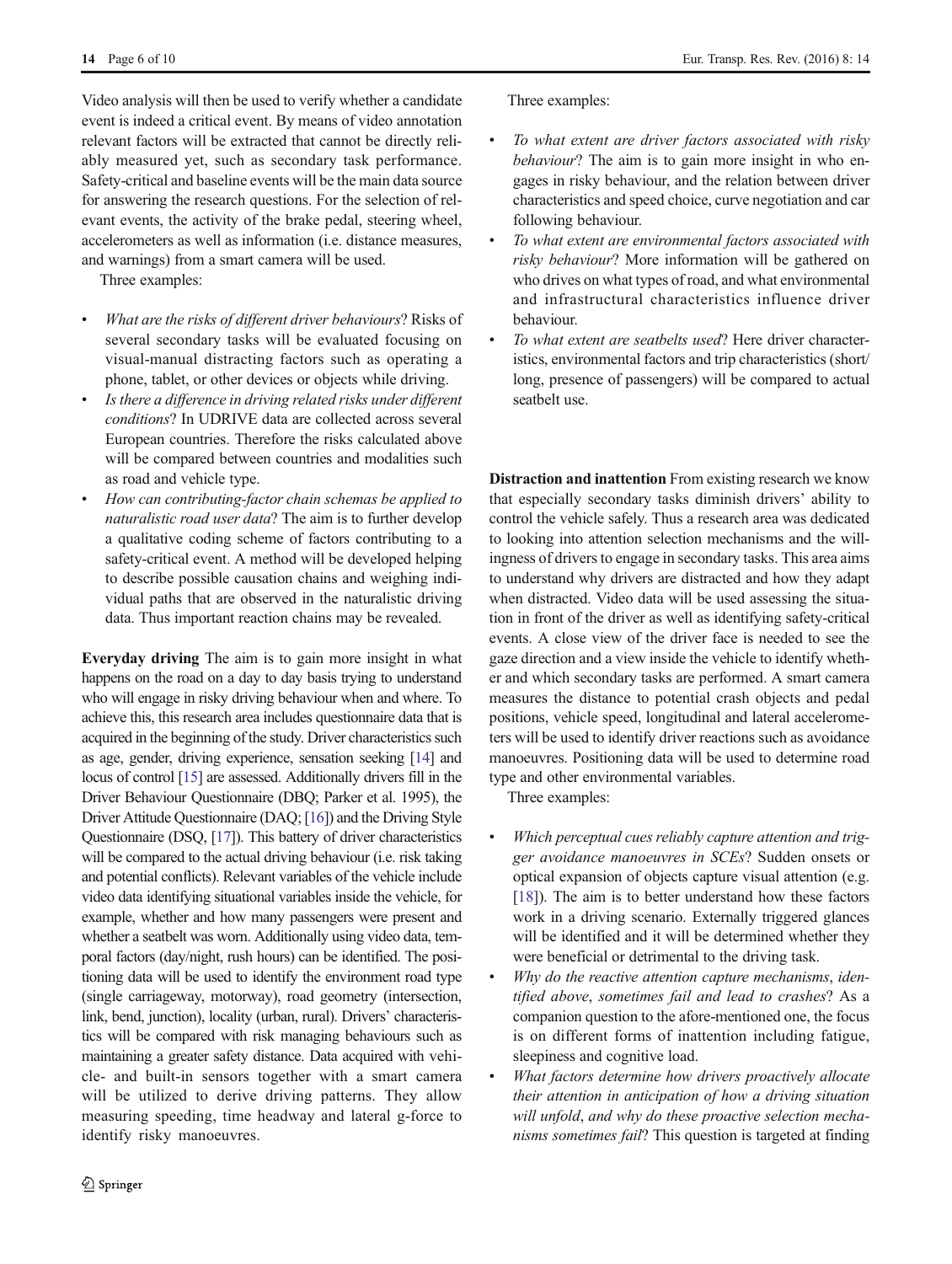<span id="page-6-0"></span>out why drivers did not have their eyes on the road when a lead vehicle braked.

Vulnerable road users A lot of research focuses on drivers of cars or trucks. Not much is known about road users who are not protected by a chassis. Pedestrians, cyclists and motorcyclists belong to this group and have a high risk of serious injury when involved in a crash (ETSC, [[19](#page-9-0)]). Research questions within this research area aim to describe SCEs and to find ways to avoid critical incidents related to these road users. Such incidents can be analysed from two perspectives within the UDRIVE project: from the driver perspective but also from the perspective of one group of vulnerable road users, namely scooter riders as the UDRIVE driver fleet features scooters offering the unique perspective of vulnerable road users (VRUs) themselves. The analysis will rely on a smart camera system with which the cars and trucks are equipped, which is able to identify and track different road users in front of the vehicle. Additionally, video will be crucial for identifying what was happening in front of the vehicle and where the driver was looking. In the vehicles a cabin camera can reveal drivers' secondary task engagement. The data will be correlated with driver and road characteristics, weather and light conditions. These research questions require a detailed description of road users surrounding the vehicle, such as pedestrians (conspicuity, distance, number, estimated age and gender). Videos will be annotated in order to derive the information.

Three examples:

- What characterizes SCEs involving motorised traffic and cyclists at intersections? The causes and build-up of SCEs at intersections will be investigated.
- & How do car drivers behave at intersections in urban areas where they might encounter cyclists? Which 'external' factors(e.g. intersection design) modify those behaviours? This research question focuses on the driver's speed and yielding behaviour when encountering VRUs while turning.
- How do drivers and riders differ on speed choice? Specific research questions focus on riders of powered two-wheelers. UDRIVE will compare the riding to driving behaviour to better understand the needs of and interaction between both. This research question focuses on speed while another one is looking at behaviour.

Eco-driving A concern becoming more prominent every year is the protection of our environment. Emissions contribute to global warming and pollute the air. Especially in large cities health risks caused by traffic pollution are of growing concern. The ability to reduce fuel consumption and CO2 emissions by driving style can be called eco-driving. Consequently this research area focuses on understanding when, how and why

#### Table 1 UDRIVE fleets type and size per country

| Type of vehicle      | Country            | Fleet size (number<br>of DAS) |
|----------------------|--------------------|-------------------------------|
| Car                  | France             | 30                            |
|                      | Germany            | 20                            |
|                      | <b>Netherlands</b> | 10                            |
|                      | Poland             | 30                            |
|                      | UK                 | 30                            |
| Powered Two-wheelers | Spain              | 40                            |
| Truck                | <b>Netherlands</b> | 40                            |
|                      |                    | 200                           |

drivers drive with low fuel consumption. The relevant data for eco-driving consists of all continuous measurements. Driving speed, longitudinal and lateral acceleration as well as road inclination from positioning data are crucial for the analysis. Additional important measurements are headway, gear shifting and pedal use, current speed limit, the presence of traffic lights and engine speed.

Three examples:

- Does the vehicle power-to-mass ratio affect the driving style?
- How much do drivers deviate from the speed limit in free flow situations, and why?
- When do drivers brake, and is it necessary to brake in each instance?

The type of data required to answer the research questions of the different research areas was defined. For each thematic area the scenarios, the candidate SCEs, the baseline, and further characteristics of the dataset were identified. In terms of scenarios, the context in which data needs to be acquired was described. This includes the tasks performed by the road user (e.g. car following, negotiating bends; overtaking; free flow), and the characteristics of the environment (road type, traffic conditions, time of day). With regard to the candidate SCEs a description of critical situations that are relevant to be

| Table 2<br>Specification of DAS features per vehicle type |  |
|-----------------------------------------------------------|--|
|-----------------------------------------------------------|--|

| Car                    | Truck                  | Scooter            |
|------------------------|------------------------|--------------------|
| 7 cameras              | 8 cameras              | 5 cameras          |
| <b>IMU</b> sensors     | <b>IMU</b> sensors     | <b>IMU</b> sensors |
| <b>GPS</b>             | <b>GPS</b>             | <b>GPS</b>         |
| Mobil Eye smart camera | Mobil Eye smart camera | X                  |
| CAN data               | CAN data               | X                  |
| Sound level            | Sound level            | X                  |
|                        |                        |                    |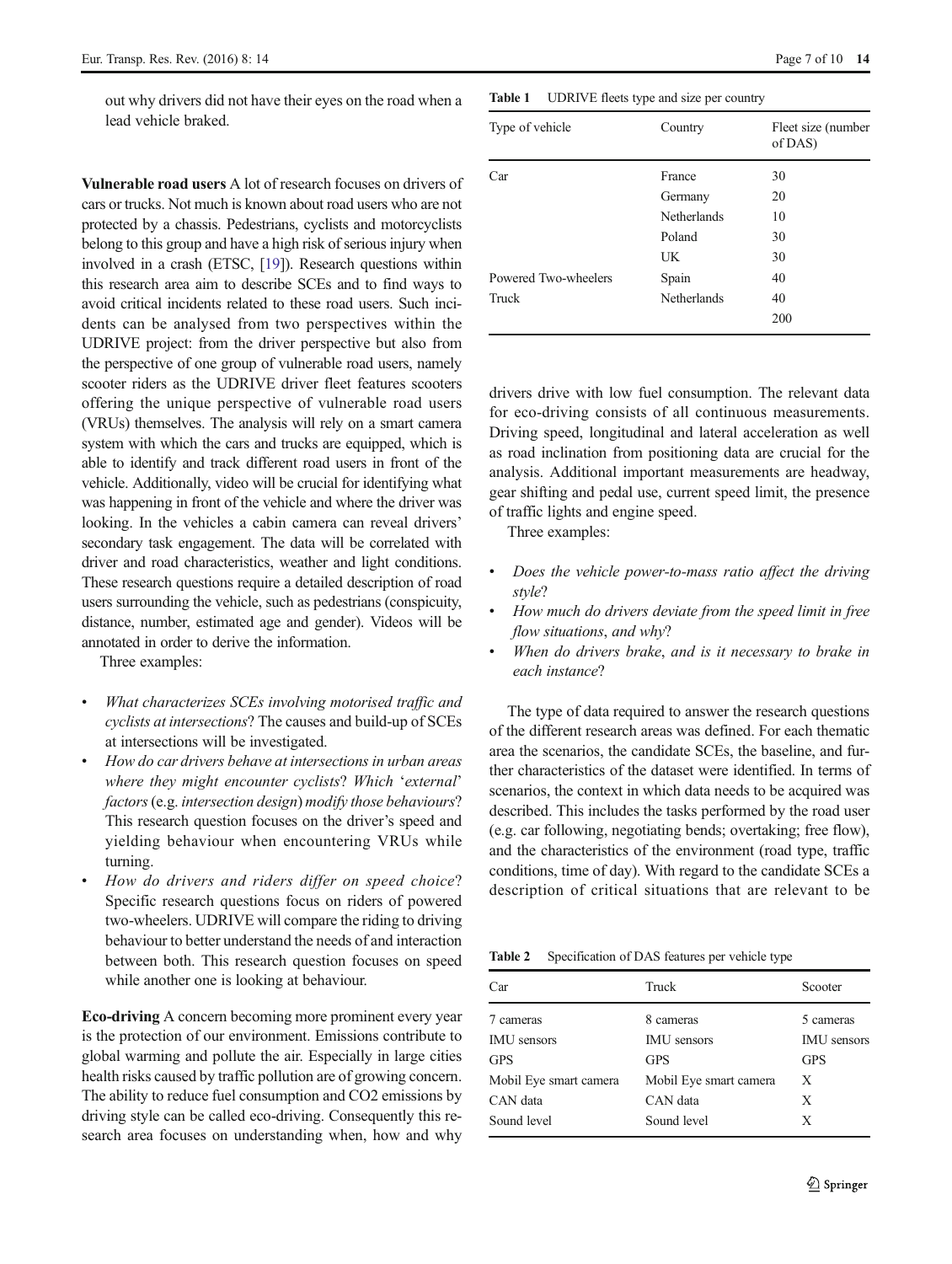<span id="page-7-0"></span>

Fig. 3 The camera views collected for trucks, cars and scooters

analysed was given, and of how these can be selected (within boundaries). Furthermore, the baseline scenarios to be used as a comparable reference, and the characteristics of the dataset were clarified, in order to better understand how the research questions can be addressed.

# 5 Participants and vehicles

The research questions and the detailed data needs, as described in the section above, formed the basis for designing a study plan. The data collection involves three types of vehicles across six countries, see Table [1](#page-6-0) for a specification of the vehicle type and number per country, and they will drive for 18 months. The aim is to recruit as much as possible vehicles with multiple drivers, in order to recruit more participants. The Dutch Operational Site will run three waves of participants for about 6 months per wave, resulting in 30 participants. The number of vehicles involved is limited due to the resources available but allows for sufficient data to answer research questions,

Fig. 4 Impression of UDRIVE video data in draft version of analysis tool

Requirements for the participants were defined with regards to experience, age and gender. These factors are seen as the most relevant considering the research questions. With respect to vehicles, the study focusses on three types of passenger cars (Renault Megane, Renault Clio 3, Renault Clio 4), one type of powered two-wheelers (Piaggio scooter), and two types of trucks (Volvo FM and Volvo FL).

# 6 Data acquisition

Research questions and study plan fed into the specifications for the Data Acquisition System (DAS). It was strongly desired to have one common DAS for the three different vehicle types. This common DAS was tailored to the needs of the project and to fit to the three different vehicle types (e. g. rugged sensors or cameras for scooter or similar). The data logger is the same for all vehicle types. The number of cameras and other sensors is adapted to the vehicle type. This is specified in Table [2.](#page-6-0)

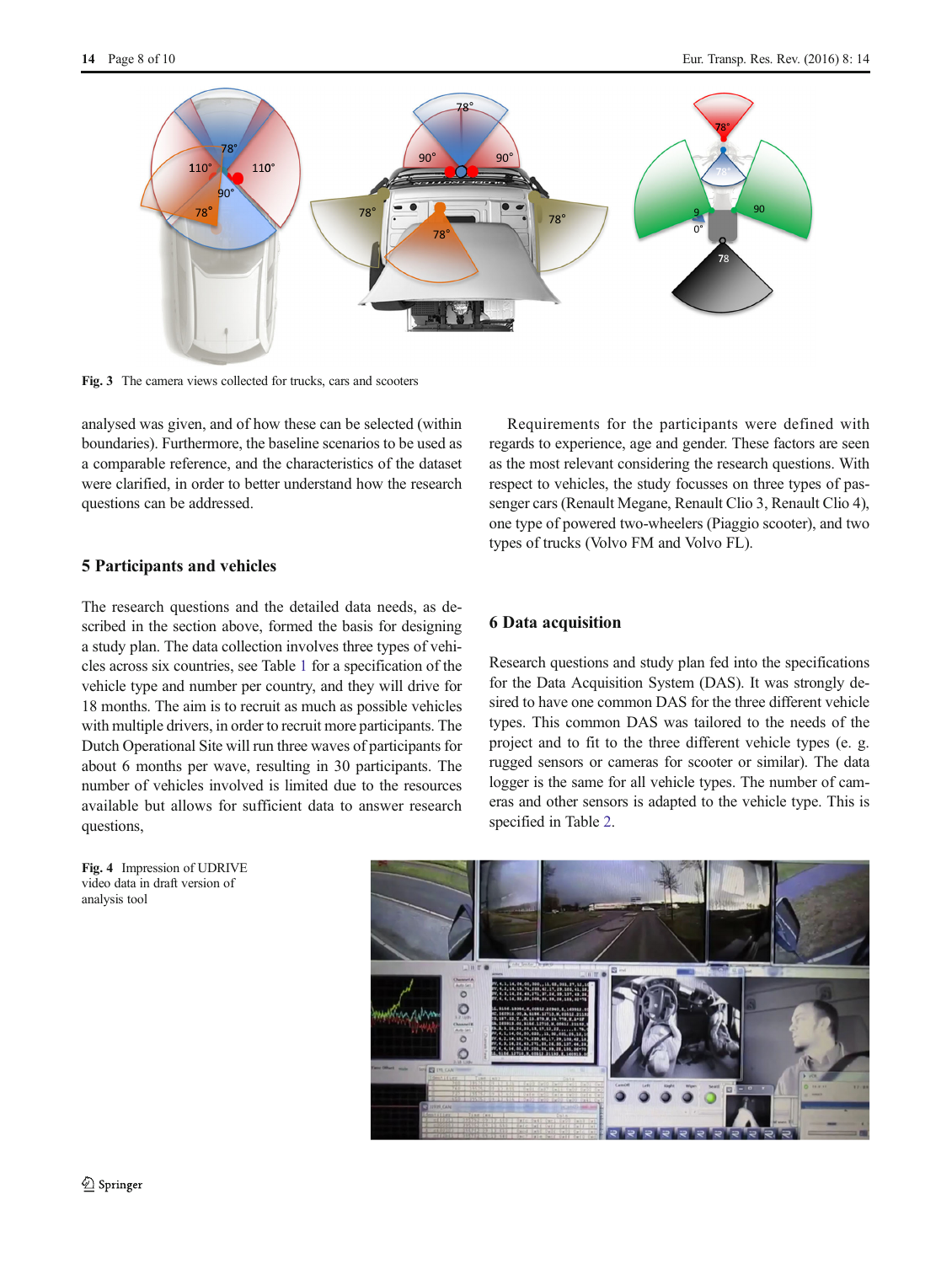<span id="page-8-0"></span>The high number of camera views and the quality of the camera views are unique for a large scale Naturalistic driving study. Figure [3](#page-7-0) provides an overview of the camera views of the different vehicles. They provide a good look around the vehicle and inside the vehicle for the trucks and cars and a view of the driver for the scooters.

The data is being collated at seven Operation Sites (OS). This data is pre-processed at three Local Data Centres (LDCs). During the pre-processing the data is enriched with e.g. map data (i.e., the addition of road and infrastructure attributes from digital maps). The pre-processed data is to be stored at a central data centre (CDC). The partners have remote access to the data at the CDC. All analysis and annotation are done directly on the central data set at the CDC through the remote access. To facilitate processing, annotation and analysis of the data, a common software toolset is developed within the project. For all trips the driver ID will be confirmed based on the first video frames. In this step the trip is matched to a driver, as more than one driver per vehicle can participate in the study. If the driver in question is not a participant, but maybe someone that drives this vehicle incidentally, the trip is deleted in order to protect the privacy of non-participants. Figure [4](#page-7-0) gives an impression of the video data collected. This is an example of the truck data in a draft version of the analysis tool.

The data collected within the project will be available for further research after the project for partners and also for third parties, with certain limitations to adhere to the privacy of the participants as agreed in the informed consent forms.

# 7 Expected results and conclusions

On the Operation Sites participants are recruited and their vehicles are instrumented with the DAS. They will drive and ride with this equipment for a year and a half, and their data will be gathered. The data will be analysed and the results will provide answers to the research questions. Not all results will provide new insight, we expect to find information on driver behaviour already known from observations by human observers and from experimental and simulator studies; our study will be able to validate these findings. However, we also expect to find new insight and more precise insight on what is actually happening on European roads and how drivers and riders behave in normal situations, in critical and dangerous situations, and in interaction with other road-users. This knowledge is needed by stakeholders who make decisions about transport policies, development of new intelligent transport systems, and for training of drivers and riders. UDRIVE aims to provide recommendations for safety and sustainability measures related to regulation, enforcement, driver awareness, driver training, and road design. The UDRIVE results may lead to improved driver behaviour models and risk functions which can be used for traffic simulations. Finally UDRIVE

will demonstrate how ND data can be used for commercial purposes, including safety and sustainability applications, behaviour based programmes, and business models for future data collection.

After the end of the project the UDRIVE project will offer access (within the bounds of legal and ethical restrictions) to the collected data so that it can be consulted and used for subsequent analyses by road safety and environmental experts from all over the world. This will enable the exploitation of the data beyond the scope of the UDRIVE project.

Acknowledgments UDRIVE is co-funded by the European Commission, DG Research and Innovation, in the 7th Framework Programme, GA No. 314050. The authors would like to thank all UDRIVE project partners for their contributions to the study.

Open Access This article is distributed under the terms of the Creative Commons Attribution 4.0 International License (http:// creativecommons.org/licenses/by/4.0/), which permits unrestricted use, distribution, and reproduction in any medium, provided you give appropriate credit to the original author(s) and the source, provide a link to the Creative Commons license, and indicate if changes were made.

# **References**

- 1. Van Schagen I, Welsh R, Backer-Grøndahl A, Hoedemaeker M, Lotan T, Morris A, Sagberg F, Winkelbauer M (2011) Towards a large-scale European Naturalistic Driving study: main findings of PROLOGUE. PROLOGUE Deliverable D4.2. Leidschendam, The Netherlands, SWOV Institute for Road Safety Research
- 2. Dingus TA, Klauer SG, Neale VL, Petersen A, Lee SE, Sudweeks J, Perez MA, Hankey J, Ramsey D, Gupta S, Bucher C, Doerzaph ZR, Jermeland J, Knipling RR (2006) The 100-car naturalistic driving study, phase II: results of the 100-car field experiment. NHTSA report DOT HS 809 593. NHTSA, Washington, US
- 3. Antin JF (2011) Design of the in-vehicle driving behavior and crash risk study: in support of the SHRP 2 naturalistic driving study. Washington D.C, Transportation Research Board
- 4. Boyle LN, Lee JD, Neyens DM, McGehee DV, Hallmark S, Ward NJ (2009) SHRP2 S02 integration of analysis methods and development of analysis plan. Phase 1 report. University of Iowa, Iowa City, IA
- 5. Sagberg F, Eenink R, Hoedemaeker M, Lotan T, Van Nes N, Smokers R, Winkelbauer M (2011) Recommendations for a largescale European naturalistic driving observation study. PROLOGUE deliverable D4.1. Oslo, Norway, TØI Institute of Transport Economics
- 6. Laporte S, Espié S (2012) 2-BE-SAFE Project final report. Noisy le grand. France, IFSTTAR
- 7. Thomas P, Muhlrad N, Hill J, Yannis G, Dupont E, Martensen H, Hermitte T, Bos N (2013) Final Project Report, Deliverable0.1 of the EC FP7 project DaCoTA. Transport Safety Research Centre, Loughborough University, Loughborough, UK
- 8. Victor TW, Bärgman J, Hjälmdahl M, Kircher K, Svanberg E, Hurtig S, Gellerman H, Moeschlin F (2010) Sweden–Michigan naturalistic field operational test (SeMiFOT) phase 1: Final report." SAFER Report 2. Gothenburg, Sweden, SAFER
- 9. Uchidaa N, Kawakoshib M, Tagawab T, Mochidac T (2010) An investigation of factors contributing to major crash types